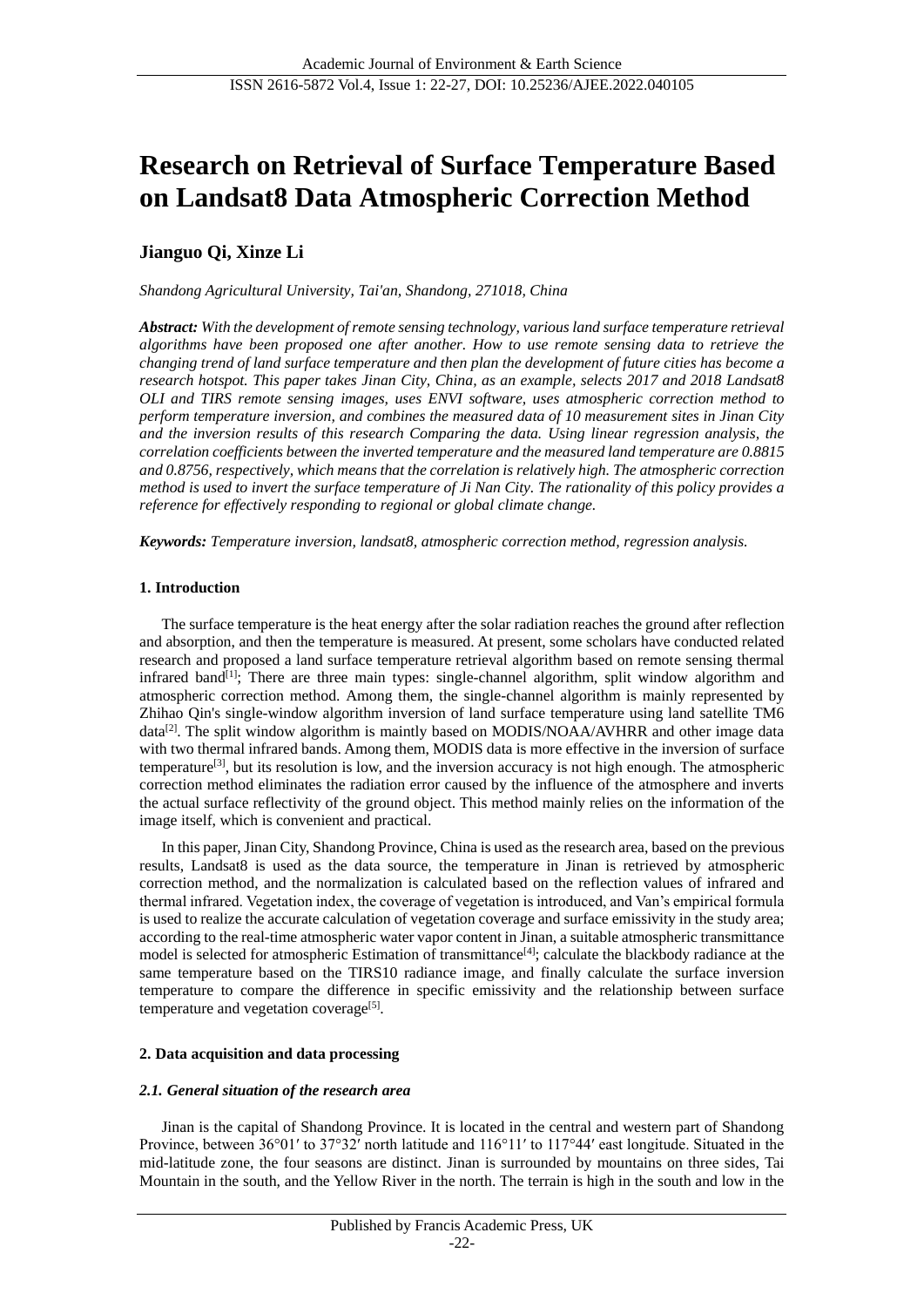north, with a height difference of more than 500 meters. The average sea wave height is 118 meters. Pollution will be challenging to eliminate. It is known as the Northern Stove. Therefore, real-time surface temperature monitoring of Jinan City is necessary, and it is a reference for regional or global climate change monitoring.

## *2.2. Data collection*

The remote sensing data in this paper uses the Landsat8 OLI and TIRS satellite images on May 16, 2017, and May 3, 2018. The OLI data is used to calculate the surface emissivity of the study area, the TIRS data is used to retrieve the LST, and the measured temperature data is obtained from Jinan Weather Station and 2345 Historical Weather Website.

## *2.3. Landsat 8 data preprocessing*

Data processing includes LANDSAT 8 multi-spectral data radiation calibration and atmospheric correction, LANDSAT 8 thermal infrared data radiation calibration, and mosaic cutting processing. The atmospheric correction adopts the FLAASH model, the scale conversion factor of the model parameter is 1, the graphic center coordinate is set according to the image metadata, the sensor type is Landsat8 OLI, the atmospheric model is developed to mid-latitude summer according to the latitude and longitude of Jinan, and the aerosol model is set to nothing.

### **3. Land surface temperature inversion algorithm**

In recent years, domestic and foreign scholars have successively proposed many algorithms for retrieving land surface temperatures, such as the single-window algorithm and atmospheric correction method in the single-channel algorithm, and the split-window algorithm in the multi-channel algorithm.

In view of the special geographical location of Jinan and its complex topography, the return of water vapor and hot air is not easy to diffuse, and the influence of the atmosphere on the absorption and radiation of sunlight and radiation from the target is more obvious, so it is particularly important to eliminate the influence of the atmosphere. It is important, so there are shortcomings in the simple singlewindow algorithm. This study uses the TIRS10 band of Landsat8 images and uses atmospheric correction to retrieve the surface temperature. Below we focus on the atmospheric correction method:

## *3.1. Atmospheric Correction Method*

The basic principle of the atmospheric correction method is to subtract the influence of the atmosphere on the surface thermal radiation from the total thermal radiation observed by the satellite sensor to obtain the surface thermal radiation intensity, which is then converted into the corresponding surface temperature.

The thermal infrared radiance value received by the satellite sensor is composed of three parts: the upward radiance of the atmosphere  $L \uparrow$ , the true radiance of the ground reaching the satellite sensor after passing through the atmosphere; after reaching the ground the downward radiant energy of the atmosphere  $L \downarrow$  reflected the energy. The expression of the thermal infrared radiance value received by the satellite sensor  $L_{\lambda}$  can be written as:

$$
L_{\lambda} = [\varepsilon B(T_{\lambda}) + (1 - \varepsilon)L \downarrow] \tau + L \uparrow \qquad (1)
$$

 $\epsilon$  is the surface specific emissivity;  $T_s$  is the true surface temperature (K);  $B(T_s)$  isthe black body thermal radiance,  $\tau$  and is the transmittance of the atmosphere in the thermal infrared band. Then the radiance of a black body with a temperature  $T$  of in the thermal infrared band  $B(T_s)$  is:

$$
B(T_s) = \frac{L_2 - L \uparrow -\tau (1 - \varepsilon) L \downarrow}{\tau \varepsilon} \tag{2}
$$

The true temperature of the ground  $T_s$  can be obtained as a function of Planck's formula.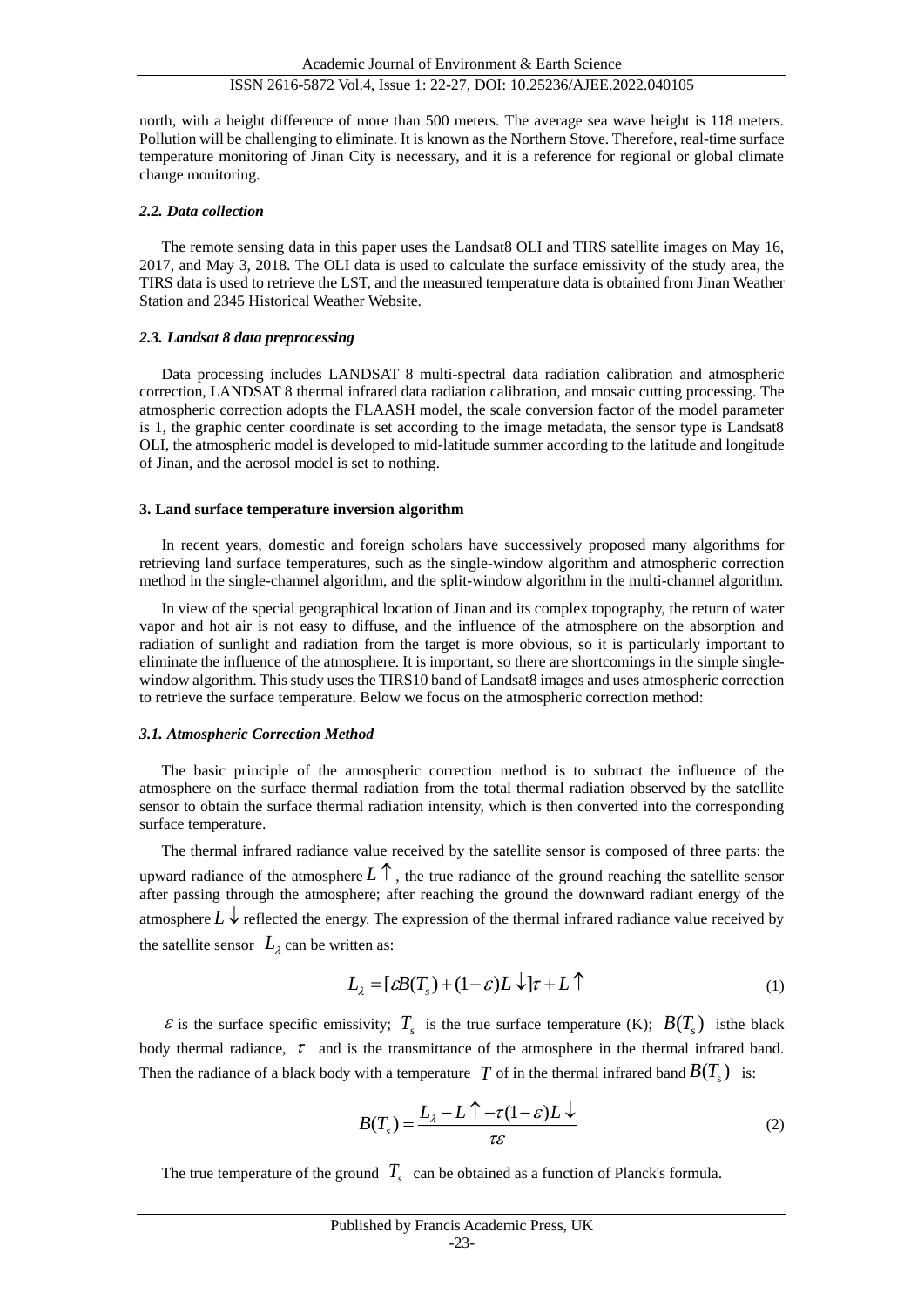## ISSN 2616-5872 Vol.4, Issue 1: 22-27, DOI: 10.25236/AJEE.2022.040105

#### **4. Surface temperature inversion and accuracy analysis**

Based on the research process of the atmospheric correction method, the inversion temperature of the surface is finally required, and the Planck function is needed. The following describes how to calculate the various parameters required in the Planck function to obtain the result.

#### *4.1. NDVI index calculation*

In this experiment, Band Math is used to calculate the exponent. The calculation formula is:

$$
NDVI = (NIR - R)/(NIR + R)
$$
\n(3)

NDVI refers to the reflection value in the near-infrared band, and R refers to the reflection value in the red light band.

#### *4.2. Calculate vegetation coverage*

Vegetation coverage can be used to evaluate the extent of regional vegetation coverage. This experiment uses mixed pixel decomposition, and the formula is as follows:

$$
F_v = (NDVI - NDVI_s)/(NDVI_v - NDVI_s)
$$
\n(4)

Among them,  $F_v$  is the vegetation coverage, **NDVI** is the normalized vegetation index,  $NDVI_v$ is the total vegetation coverage, and *NDVI<sup>s</sup>* is pure bare soil.

#### *4.3. Calculate the surface emissivity*

In view of the inoperability of accurately measuring the surface specific emissivity, the relative emissivity value can only be obtained through assumptions. This study is based on the visible light and near-infrared spectrum information to estimate the emissivity:

$$
\varepsilon = 1.0094 + 0.047 \ln(NDVI) \tag{5}
$$

Among them,  $\epsilon$  is the surface emissivity and *NDVI* is the normalized vegetation index.

#### *4.4. Calculate atmospheric transmittance*

Then the atmospheric transmittance model applied to the 31 band can be applied to the TIRS10 of the landsat8 data, and the mid-latitude atmospheric profile data is simulated to obtain 31 the general atmospheric transmittance calculation equation of the band:

$$
\tau_{31} = 2.89798 - 1.88366 - (\omega / - 21.22704)
$$
\n<sup>(6)</sup>

Through the transformation of formula (11), the calculation of TIRS10 of landsat8 data can be realized, and the atmospheric transmittance  $\tau$  can be obtained.

#### *4.5. Calculate the radiance value of a black body at the same temperature*

According to the introduction of the atmospheric correction method in 3.1 above, the radiance value of a black body with a temperature of T in the thermal infrared band is  $B(T_s)$ , and the expression of the thermal infrared radiance value received by the satellite sensor  $|L_\lambda|$  is deformed to obtain the formula:

$$
B(T_s) = \frac{L_{\lambda} - L \uparrow - \tau (1 - \varepsilon) L \downarrow}{\tau \varepsilon} \tag{7}
$$

Among them,  $L<sub>\lambda</sub>$  can be obtained from the thermal infrared image radiation calibration. In the formula,  $L_2$ ,  $L \uparrow$ ,  $\tau$ ,  $\varepsilon$ ,  $L \downarrow$  are all known values at this time, and the above formula  $B(T_s)$  is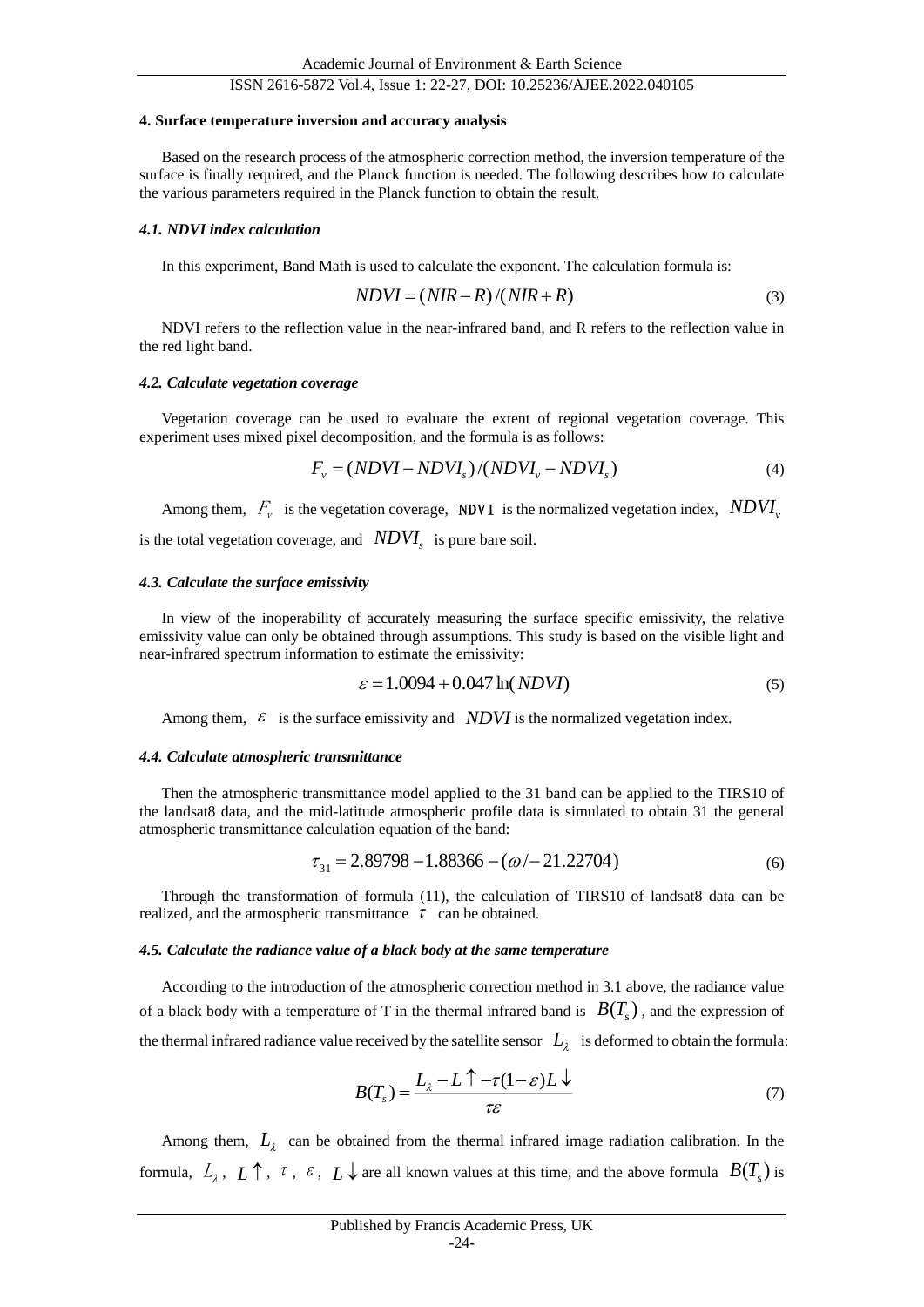## ISSN 2616-5872 Vol.4, Issue 1: 22-27, DOI: 10.25236/AJEE.2022.040105

used to obtain the radiance value of a black body with a temperature of T in the thermal infrared band.

## *4.6. Inversion result*

According to the radiance value of the black body with a temperature of T, the true surface temperature  $T_s$  can be obtained through the inverse function of Planck's formula. The formula is as follows:

$$
T_s = \frac{K_2}{\ln(K_1/B(T_s) + 1)}
$$
(8)

For TIRS Band10,  $K_1 = 774.89W/(m2 \mu m s r)$ ,  $K_2 = 1321.08K$ 

After the above process is completed, the results can be output in the ENVI software, as shown in Figure 1 and Figure 2, which are the results of Jinan temperature inversion in 2017 and 2018, respectively.



*Figure 1: The results of temperature inversion in 2017*



*Figure 2: The results of temperature inversion in 2018*

## *4.7. Accuracy verification*

In order to accurately verify the accuracy of temperature inversion, this paper compares the measured land data with the inversion data. The imaging time of the landsat8 image is about 10:50 am every day, so the measured temperature of the land in the same time period is obtained by interpolation, and the two are compared, as shown in Table 1 and Table 2.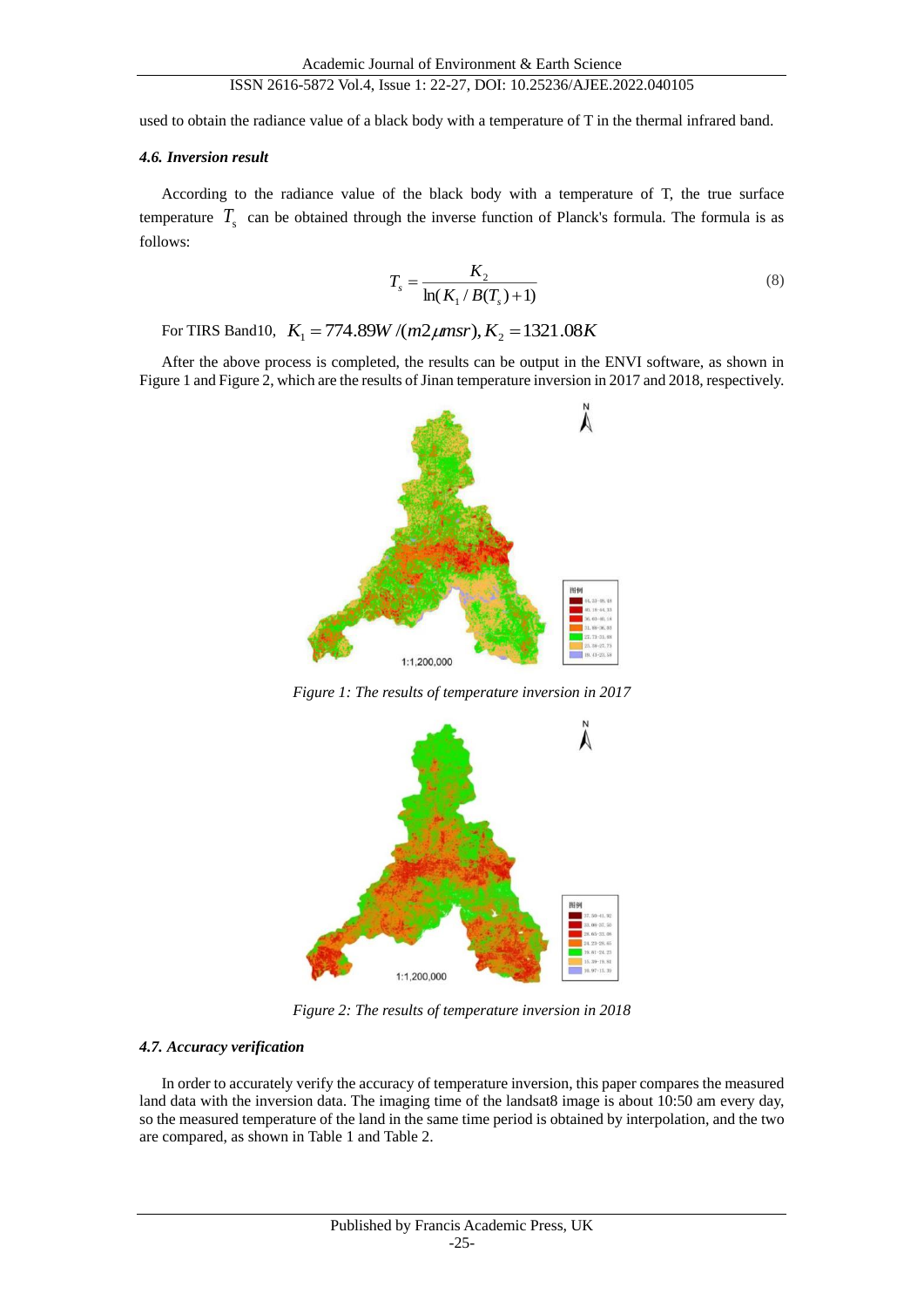| Site                                  | Surface temperature(°C) |             |                        |
|---------------------------------------|-------------------------|-------------|------------------------|
|                                       | Inverte                 | actual data | Atmospheric correction |
|                                       | temperature             |             | error                  |
| Mashan Town                           | 33.33                   | 30.78       | 2.55                   |
| Huaiyin Plaza                         | 33.70                   | 31.24       | 2.46                   |
| Taiping Town<br>Government            | 30.07                   | 28.12       | 1.95                   |
| <b>City Hall</b>                      | 34.47                   | 32.15       | 2.32                   |
| Spring City Square                    | 33.90                   | 29.99       | 3.91                   |
| Pingyin Ancheng<br>Pao Point          | 31.64                   | 29.33       | 2.31                   |
| <b>Thermal Power</b><br>Company       | 30.99                   | 30.01       | 0.98                   |
| Shanghe Jade<br><b>Emperor Temple</b> | 31.00                   | 29.98       | 1.02                   |
| Huanghe Town                          | 29.55                   | 28.64       | 0.91                   |
| Qixingtai                             | 24.34                   | 24.12       | 0.22                   |
| average value                         | 31.30                   | 29.45       | 1.86                   |

*Table 1: Comparison of inversion and measured data on May 16, 2017*

*Table 2: Comparison of inversion and measured data on May 3, 2018*

|                                       | Surface temperature(°C) |             |                        |  |
|---------------------------------------|-------------------------|-------------|------------------------|--|
| <b>Site</b>                           | Inverted                | actual data | Atmospheric correction |  |
|                                       | temperature             |             | error                  |  |
| Mashan Town                           | 27.1                    | 24.97       | 2.13                   |  |
| Huaiyin Plaza                         | 28.66                   | 25.16       | 3.5                    |  |
| Taiping Town<br>Government            | 25.60                   | 24.65       | 0.95                   |  |
| City Hall                             | 29.49                   | 27.65       | 1.84                   |  |
| <b>Spring City Square</b>             | 30.66                   | 27.36       | 3.3                    |  |
| Pingyin Ancheng<br>Pao Point          | 27.31                   | 25.03       | 2.08                   |  |
| <b>Thermal Power</b><br>Company       | 27.01                   | 26.12       | 0.89                   |  |
| Shanghe Jade<br><b>Emperor Temple</b> | 25.70                   | 23.79       | 1.91                   |  |
| Huanghe Town                          | 23.69                   | 23.11       | 0.58                   |  |
| Qixingtai                             | 21.79                   | 20.19       | 1.6                    |  |
| average value                         | 26.70                   | 24.80       | 1.9                    |  |

Due to the limited number of measured data samples in this experiment, errors will occur during the interpolation process according to the temperature reported by the meteorological station and when the satellites collect data in the field. In order to improve the conviction of this experiment, the inversion results of two years Perform correlation analysis with the measured data, the average errors obtained in 2017 and 2018 are 1.86 and 1.90. The inversion and measured data of 2017 and 2018 are subjected to linear regression analysis, and the estimated constants for two years are 0.5677 and 0.5201 respectively. The average is 0.5439, and the correlation coefficients are 0.8815 and 0.8756 respectively. The correlation is relatively high, indicating that the inversion results of this study are reasonable.

According to the above statistics, the surface inversion temperature is generally higher than the measured data. The main reasons are as follows: (1) The time period studied in this paper is May, the temperature rises rapidly, and the temperature measured by the surface monitoring station .It's around 10:30, and the time to get the downloaded image is around 10:50 in the morning. (2) There are problems with the inversion accuracy. When building the algorithm model, it is necessary to input real-time pressure, wind speed, humidity and other parameters, but the information of other sites is missing in this experiment. (3) The radiation received by high-altitude remote sensing satellite sensors includes not only direct radiation from the surface, but also the second attenuation of the atmosphere before it can enter the sensor, followed by atmospheric scattering, reflection and radiation, and radiation from the ground itself. The satellite sensor makes the radiation value of the remote sensor higher than the radiation value